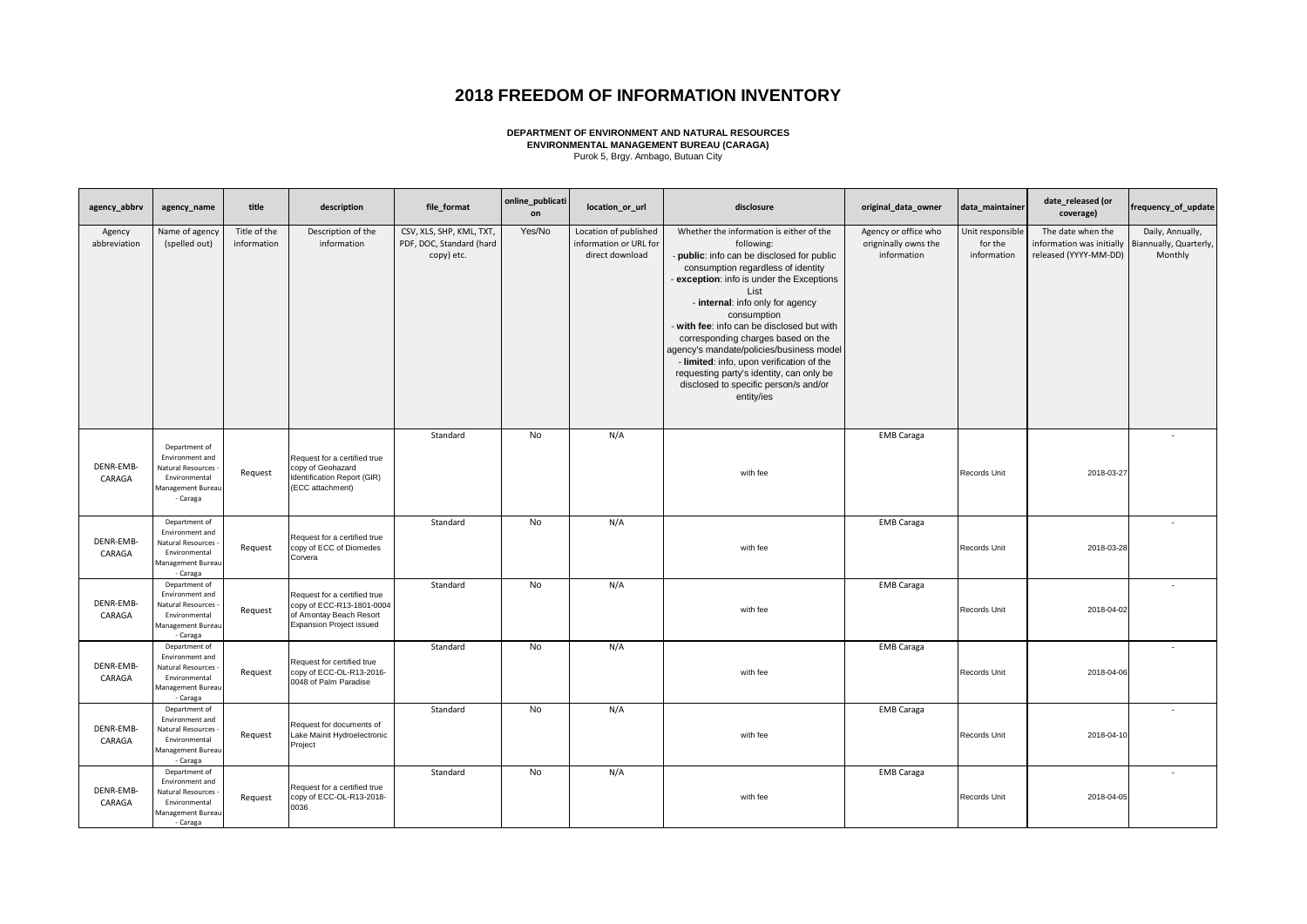|           | Department of                      |         |                                                           | Standard | No | N/A |          | <b>EMB Caraga</b> |                       |            |                          |
|-----------|------------------------------------|---------|-----------------------------------------------------------|----------|----|-----|----------|-------------------|-----------------------|------------|--------------------------|
|           | Environment and                    |         |                                                           |          |    |     |          |                   |                       |            |                          |
| DENR-EMB- | Natural Resources                  |         | Request for a certified true<br>copy of CNC 1368-2005-    |          |    |     | with fee |                   | Records Unit          | 2018-04-16 |                          |
| CARAGA    | Environmental                      | Request | 0725-118-5010                                             |          |    |     |          |                   |                       |            |                          |
|           | Management Bureau                  |         |                                                           |          |    |     |          |                   |                       |            |                          |
|           | - Caraga                           |         |                                                           |          |    |     |          |                   |                       |            |                          |
|           | Department of                      |         |                                                           | Standard | No | N/A |          | <b>EMB Caraga</b> |                       |            |                          |
|           | Environment and                    |         | Request for documents of                                  |          |    |     |          |                   |                       |            |                          |
| DENR-EMB- | Natural Resources                  | Request | Lake Mainit Hydroelectronic                               |          |    |     | with fee |                   | Records Unit          | 2018-04-10 |                          |
| CARAGA    | Environmental                      |         | Project                                                   |          |    |     |          |                   |                       |            |                          |
|           | Management Bureau                  |         |                                                           |          |    |     |          |                   |                       |            |                          |
|           | - Caraga                           |         |                                                           |          |    |     |          |                   |                       |            |                          |
|           | Department of<br>Environment and   |         | Request for a copy of the                                 | Standard | No | N/A |          | <b>EMB Caraga</b> |                       |            |                          |
| DENR-EMB- | Natural Resources                  |         | result of the inspection on<br>the complaint against Palm |          |    |     |          |                   |                       |            |                          |
|           | Environmental                      | Request | Oil Processing Plant at Brg.                              |          |    |     | with fee |                   | Records Unit          | 2018-04-25 |                          |
| CARAGA    | Management Bureau                  |         | Manat, Trento, Agusan del                                 |          |    |     |          |                   |                       |            |                          |
|           | - Caraga                           |         | Sur                                                       |          |    |     |          |                   |                       |            |                          |
|           | Department of                      |         |                                                           | Standard | No | N/A |          | <b>EMB Caraga</b> |                       |            | $\overline{\phantom{a}}$ |
|           | Environment and                    |         | Request for a copy of the                                 |          |    |     |          |                   |                       |            |                          |
| DENR-EMB- | Natural Resources                  |         | inspection report at                                      |          |    |     |          |                   |                       |            |                          |
| CARAGA    | Environmental                      | Request | Greenstone Corp. of Typhoon                               |          |    |     | with fee |                   | Records Unit          | 2018-04-30 |                          |
|           | Management Bureau                  |         | Basyang                                                   |          |    |     |          |                   |                       |            |                          |
|           | - Caraga                           |         |                                                           |          |    |     |          |                   |                       |            |                          |
|           | Department of                      |         |                                                           | Standard | No | N/A |          | <b>EMB Caraga</b> |                       |            |                          |
|           | Environment and                    |         | Request for a copy of the                                 |          |    |     |          |                   |                       |            |                          |
| DENR-EMB- | Natural Resources                  | Request | laboratory result of Agumil                               |          |    |     | with fee |                   | <b>EMB Laboratory</b> | 2018-05-10 |                          |
| CARAGA    | Environmental                      |         | Phil. Inc.                                                |          |    |     |          |                   |                       |            |                          |
|           | Management Bureau                  |         |                                                           |          |    |     |          |                   |                       |            |                          |
|           | - Caraga                           |         |                                                           |          |    |     |          |                   |                       |            |                          |
|           | Department of                      |         | Request for a copy of ECC of                              | Standard | No | N/A |          | <b>EMB Caraga</b> |                       |            |                          |
| DENR-EMB- | Environment and                    |         | <b>Integrated Geotechnical</b>                            |          |    |     |          |                   |                       |            |                          |
|           | Natural Resources<br>Environmental | Request | System (ECC-R13-1301-                                     |          |    |     | with fee |                   | Records Unit          | 2018-05-11 |                          |
| CARAGA    | Management Bureau                  |         | 0010 and ECC-R13-1207-                                    |          |    |     |          |                   |                       |            |                          |
|           | - Caraga                           |         | 0059)                                                     |          |    |     |          |                   |                       |            |                          |
|           | Department of                      |         |                                                           | Standard | No | N/A |          | <b>EMB Caraga</b> |                       |            |                          |
|           |                                    |         |                                                           |          |    |     |          |                   |                       |            |                          |
|           |                                    |         |                                                           |          |    |     |          |                   |                       |            |                          |
| DENR-EMB- | Environment and                    |         | Request for a certified true                              |          |    |     |          |                   |                       |            |                          |
|           | Natural Resources                  | Request | copy of Carlos A. Gothong                                 |          |    |     | with fee |                   | Records Unit          | 2018-05-16 |                          |
| CARAGA    | Environmental<br>Management Bureau |         | Lines ECC                                                 |          |    |     |          |                   |                       |            |                          |
|           | - Caraga                           |         |                                                           |          |    |     |          |                   |                       |            |                          |
|           | Department of                      |         |                                                           | Standard | No | N/A |          | <b>EMB Caraga</b> |                       |            |                          |
|           | Environment and                    |         |                                                           |          |    |     |          |                   |                       |            |                          |
| DENR-EMB- | Natural Resources                  |         | Request for a photocopy of                                |          |    |     |          |                   |                       |            |                          |
| CARAGA    | Environmental                      | Request | ECC R13-1111-0176                                         |          |    |     | with fee |                   | Records Unit          | 2018-05-29 |                          |
|           | Management Bureau                  |         |                                                           |          |    |     |          |                   |                       |            |                          |
|           | - Caraga                           |         |                                                           |          |    |     |          |                   |                       |            |                          |
|           | Department of                      |         |                                                           | Standard | No | N/A |          | <b>EMB Caraga</b> |                       |            |                          |
|           | Environment and                    |         | Request for a photocopy of                                |          |    |     |          |                   |                       |            |                          |
| DENR-EMB- | Natural Resources                  | Request | ECC Amendment of Manobo                                   |          |    |     | with fee |                   | Records Unit          | Ongoing    |                          |
| CARAGA    | Environmental                      |         | Banwaon Talaandig United                                  |          |    |     |          |                   |                       |            |                          |
|           | Management Bureau                  |         | for Peace                                                 |          |    |     |          |                   |                       |            |                          |
|           | - Caraga<br>Department of          |         |                                                           | Standard | No |     |          |                   |                       |            |                          |
|           | Environment and                    |         | Request for a certified true                              |          |    | N/A |          | <b>EMB Caraga</b> |                       |            |                          |
| DENR-EMB- | Natural Resources                  |         | copy of ECC's issued to                                   |          |    |     |          |                   |                       |            |                          |
| CARAGA    | Environmental                      | Request | DPWH Sub District                                         |          |    |     | with fee |                   | Records Unit          | 2018-07-03 |                          |
|           | Management Bureau                  |         | <b>Engineering Office</b>                                 |          |    |     |          |                   |                       |            |                          |
|           | - Caraga                           |         |                                                           |          |    |     |          |                   |                       |            |                          |
|           | Department of                      |         |                                                           | Standard | No | N/A |          | <b>EMB Caraga</b> |                       |            | ٠                        |
|           | Environment and                    |         |                                                           |          |    |     |          |                   |                       |            |                          |
| DENR-EMB- | Natural Resources                  |         | Request for a copy of CNC of                              |          |    |     | with fee |                   | Records Unit          | 2018-06-14 |                          |
| CARAGA    | Environmental                      | Request | Tavern Annex Hotel                                        |          |    |     |          |                   |                       |            |                          |
|           | Management Bureau                  |         |                                                           |          |    |     |          |                   |                       |            |                          |
|           | - Caraga                           |         |                                                           |          |    |     |          |                   |                       |            |                          |
|           | Department of                      |         |                                                           | Standard | No | N/A |          | <b>EMB Caraga</b> |                       |            |                          |
|           | Environment and                    |         | Request for certified true                                |          |    |     |          |                   |                       |            |                          |
| DENR-EMB- | Natural Resources                  | Request | copy of BLGU Del Pilar,                                   |          |    |     | with fee |                   | Records Unit          | 2018-06-19 |                          |
| CARAGA    | Environmental                      |         | Cabadbaran City, Agusan del                               |          |    |     |          |                   |                       |            |                          |
|           | Management Bureau<br>- Caraga      |         | Norte                                                     |          |    |     |          |                   |                       |            |                          |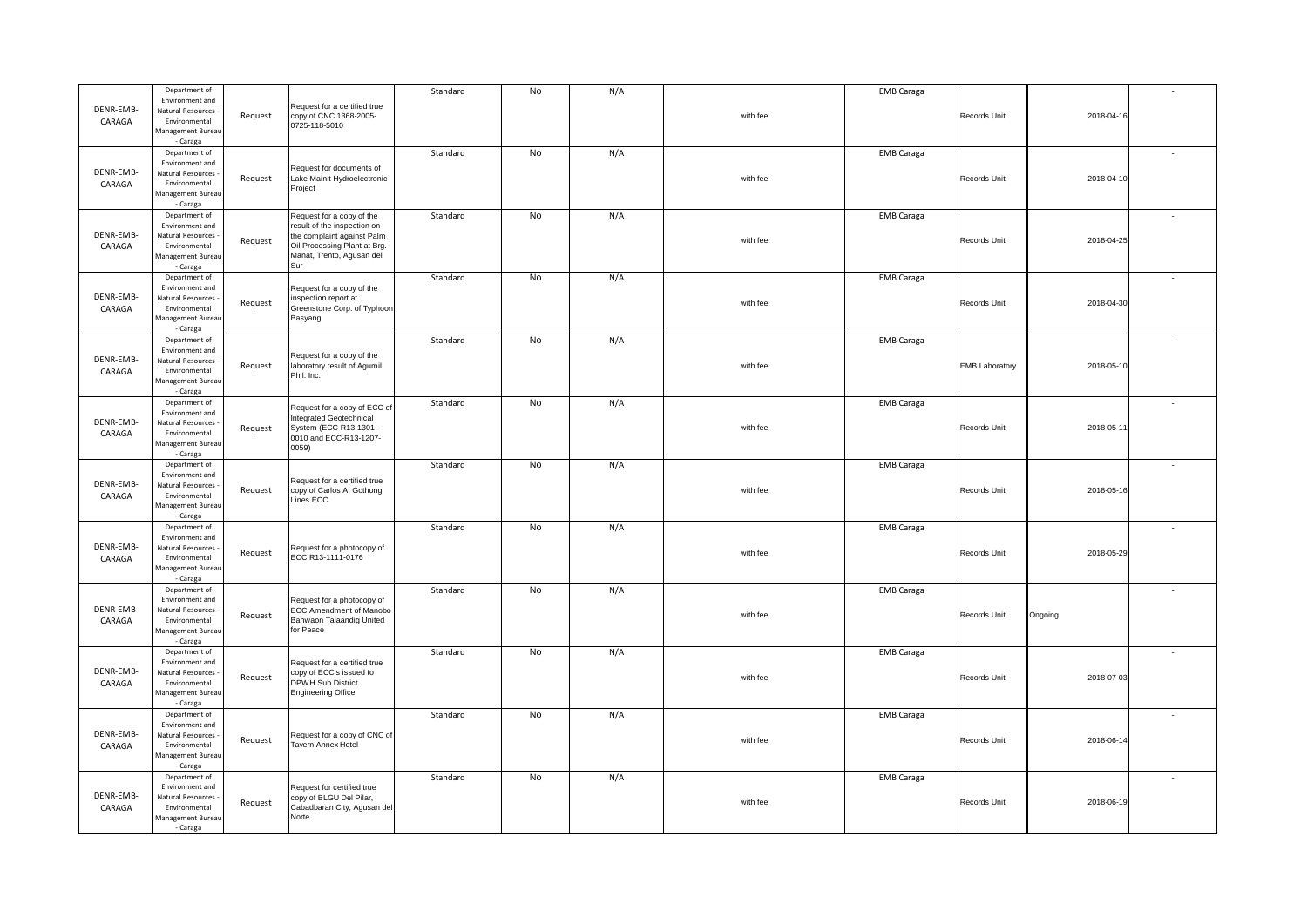|           | Department of                      |         |                                                         | Standard | No | N/A |          | <b>EMB Caraga</b> |                 |            |                          |
|-----------|------------------------------------|---------|---------------------------------------------------------|----------|----|-----|----------|-------------------|-----------------|------------|--------------------------|
|           | Environment and                    |         | Request for a copy of records                           |          |    |     |          |                   |                 |            |                          |
| DENR-EMB- | Natural Resources                  | Request | of CSAG Project of Sofia O.                             |          |    |     | with fee |                   | Records Unit    | Ongoing    |                          |
| CARAGA    | Environmental<br>Management Bureau |         | Sanchez                                                 |          |    |     |          |                   |                 |            |                          |
|           | - Caraga                           |         |                                                         |          |    |     |          |                   |                 |            |                          |
|           | Department of                      |         |                                                         | Standard | No | N/A |          | <b>EMB Caraga</b> |                 |            |                          |
|           | Environment and                    |         |                                                         |          |    |     |          |                   |                 |            |                          |
| DENR-EMB- | Natural Resources                  | Request | Request for copy of<br>documents submitted by           |          |    |     | with fee |                   | Records Unit    | Ongoing    |                          |
| CARAGA    | Environmental                      |         | Eufemia B. Plaza                                        |          |    |     |          |                   |                 |            |                          |
|           | Management Bureau                  |         |                                                         |          |    |     |          |                   |                 |            |                          |
|           | - Caraga                           |         |                                                         |          | No |     |          |                   |                 |            |                          |
|           | Department of<br>Environment and   |         | Request for a copy of ECC                               | Standard |    | N/A |          | <b>EMB Caraga</b> |                 |            | $\overline{\phantom{a}}$ |
| DENR-EMB- | Natural Resources                  |         | Amendment and Permit to                                 |          |    |     |          |                   |                 |            |                          |
| CARAGA    | Environmental                      | Request | Operate of Phil. Softwood                               |          |    |     | with fee |                   | Records Unit    | 2018-07-03 |                          |
|           | Management Bureau                  |         | Products Inc.                                           |          |    |     |          |                   |                 |            |                          |
|           | - Caraga                           |         |                                                         |          |    |     |          |                   |                 |            |                          |
|           | Department of                      |         |                                                         | Standard | No | N/A |          | <b>EMB Caraga</b> |                 |            |                          |
| DENR-EMB- | Environment and                    |         | <b>Request for Self Monitoring</b>                      |          |    |     |          |                   | Enronmental     |            |                          |
| CARAGA    | Natural Resources<br>Environmental | Request | Report, Notice of Violation<br>and CMVRs of Lake Mainit |          |    |     | public   |                   | mpact           | 2018-07-30 |                          |
|           | Management Bureau                  |         | <b>Hydroelectric Project</b>                            |          |    |     |          |                   | Assessment Unit |            |                          |
|           | - Caraga                           |         |                                                         |          |    |     |          |                   |                 |            |                          |
|           | Department of                      |         |                                                         | Standard | No | N/A |          | <b>EMB Caraga</b> |                 |            | $\sim$                   |
|           | Environment and                    |         | Request for HW Generator                                |          |    |     |          |                   |                 |            |                          |
| DENR-EMB- | Natural Resources                  | Request | Certificate and CNC of                                  |          |    |     | with fee |                   | Records Unit    | 2018-08-06 |                          |
| CARAGA    | Environmental<br>Management Bureau |         | National Power Corp. -<br>Loreto Diesel Power Plant     |          |    |     |          |                   |                 |            |                          |
|           | - Caraga                           |         |                                                         |          |    |     |          |                   |                 |            |                          |
|           | Department of                      |         |                                                         | Standard | No | N/A |          | <b>EMB Caraga</b> |                 |            | $\sim$                   |
|           | Environment and                    |         |                                                         |          |    |     |          |                   |                 |            |                          |
| DENR-EMB- | Natural Resources                  | Request | Request for a certified true<br>copy of ECC of Sescon   |          |    |     | with fee |                   | Records Unit    | 2018-08-08 |                          |
| CARAGA    | Environmental                      |         | <b>Gasoline Station</b>                                 |          |    |     |          |                   |                 |            |                          |
|           | Management Bureau<br>- Caraga      |         |                                                         |          |    |     |          |                   |                 |            |                          |
|           | Department of                      |         |                                                         | Standard | No | N/A |          | <b>EMB Caraga</b> |                 |            |                          |
|           | Environment and                    |         | Request for a certified true                            |          |    |     |          |                   |                 |            |                          |
| DENR-EMB- | Natural Resources                  |         | copy of ECC No.1302-2000-                               |          |    |     |          |                   |                 |            |                          |
| CARAGA    | Environmental                      | Request | 0419-018-3311 and other<br>documents of C. Japitana     |          |    |     | with fee |                   | Records Unit    | 2018-08-09 |                          |
|           | Management Bureau                  |         | Woodcraft                                               |          |    |     |          |                   |                 |            |                          |
|           | - Caraga                           |         |                                                         |          |    |     |          |                   |                 |            |                          |
|           | Department of<br>Environment and   |         |                                                         | Standard | No | N/A |          | <b>EMB Caraga</b> |                 |            |                          |
| DENR-EMB- | Natural Resources                  |         | Request for a copy of IEE                               |          |    |     |          |                   |                 |            |                          |
| CARAGA    | Environmental                      | Request | Checklist of Ninita A. Arreza                           |          |    |     | with fee |                   | Records Unit    | 2018-08-10 |                          |
|           | Management Burear                  |         | <b>CSAG Project</b>                                     |          |    |     |          |                   |                 |            |                          |
|           | - Caraga                           |         |                                                         |          |    |     |          |                   |                 |            |                          |
|           | Department of                      |         |                                                         | Standard | No | N/A |          | <b>EMB Caraga</b> |                 |            |                          |
| DENR-EMB- | Environment and                    |         | Request for a certified true                            |          |    |     |          |                   |                 |            |                          |
| CARAGA    | Natural Resources<br>Environmental | Request | copy of ECC and Permit to<br>Operate of Jaka Equities   |          |    |     | with fee |                   | Records Unit    | 2018-08-15 |                          |
|           | Management Bureau                  |         | Corp.                                                   |          |    |     |          |                   |                 |            |                          |
|           | - Caraga                           |         |                                                         |          |    |     |          |                   |                 |            |                          |
|           | Department of                      |         |                                                         | Standard | No | N/A |          | <b>EMB Caraga</b> |                 |            |                          |
|           | Environment and                    |         | Request for authentication of                           |          |    |     |          |                   |                 |            |                          |
| DENR-EMB- | Natural Resources -                | Request | Permit to Operate, ECC                                  |          |    |     | with fee |                   | Records Unit    | 2018-08-17 |                          |
| CARAGA    | Environmental<br>Management Bureau |         | Amendment and Permit to<br>Operate of Elmo Corp.        |          |    |     |          |                   |                 |            |                          |
|           | - Caraga                           |         |                                                         |          |    |     |          |                   |                 |            |                          |
|           | Department of                      |         |                                                         | Standard | No | N/A |          | <b>EMB Caraga</b> |                 |            | ٠                        |
|           | Environment and                    |         | Request for Wastewater                                  |          |    |     |          |                   |                 |            |                          |
| DENR-EMB- | Natural Resources                  | Request | Discharge Permit of Silangan                            |          |    |     | with fee |                   | Records Unit    | 2018-08-29 |                          |
| CARAGA    | Environmental                      |         | Mindanao Mining Co.                                     |          |    |     |          |                   |                 |            |                          |
|           | Management Bureau<br>- Caraga      |         |                                                         |          |    |     |          |                   |                 |            |                          |
|           | Department of                      |         |                                                         | Standard | No | N/A |          | <b>EMB Caraga</b> |                 |            |                          |
|           | Environment and                    |         | Request for documents                                   |          |    |     |          |                   |                 |            |                          |
| DENR-EMB- | Natural Resources                  |         | attached to ECC issued to                               |          |    |     |          |                   |                 |            |                          |
| CARAGA    | Environmental                      | Request | For. Gil M. Cembrano                                    |          |    |     | with fee |                   | Records Unit    | 2018-08-29 |                          |
|           | Management Bureau                  |         | Montain Resource Quarry                                 |          |    |     |          |                   |                 |            |                          |
|           | - Caraga                           |         |                                                         |          |    |     |          |                   |                 |            |                          |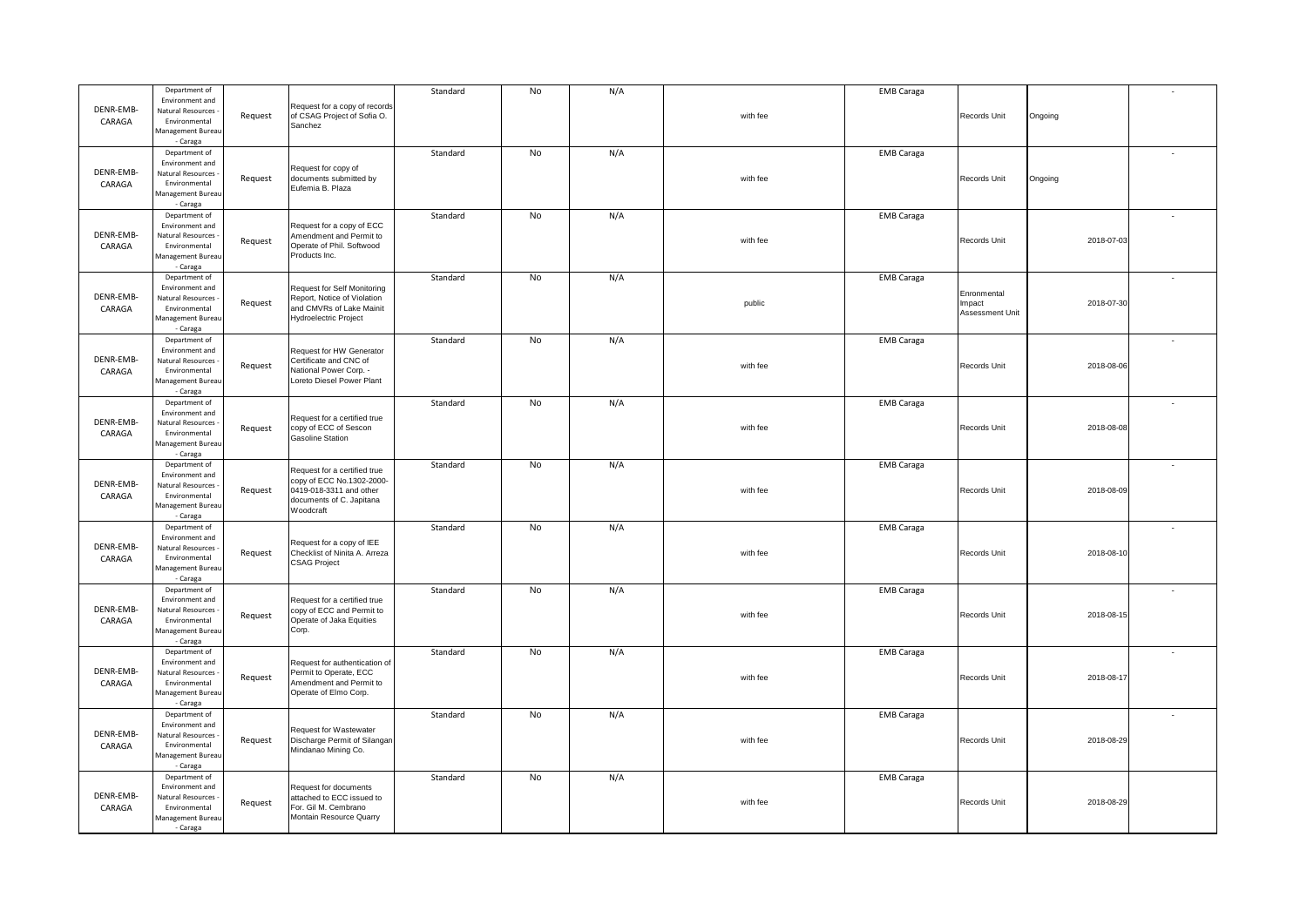| DENR-EMB-<br>CARAGA | Department of<br>Environment and<br>Natural Resources<br>Environmental<br>Management Bureau             | Request | Request for a copy of ECC of<br>Monica Del Sol Reef Resort<br>Project                                                        | Standard | No        | N/A | with fee | <b>EMB Caraga</b> | Records Unit | 2018-08-30 |  |
|---------------------|---------------------------------------------------------------------------------------------------------|---------|------------------------------------------------------------------------------------------------------------------------------|----------|-----------|-----|----------|-------------------|--------------|------------|--|
|                     | - Caraga                                                                                                |         |                                                                                                                              |          |           |     |          |                   |              |            |  |
| DENR-EMB-<br>CARAGA | Department of<br>Environment and<br>Natural Resources<br>Environmental<br>Management Bureau<br>- Caraga | Request | Request for a certified true<br>copy of IEE for De Oro<br>Quarry Project of Teresita J.<br>Jagunos                           | Standard | No        | N/A | with fee | <b>EMB Caraga</b> | Records Unit | 2018-08-30 |  |
| DENR-EMB-<br>CARAGA | Department of<br>Environment and<br>Natural Resources<br>Environmental<br>Management Bureau<br>- Caraga | Request | Request for a copy of the<br>Permit to Operate of Manobo-<br>Banwaon-Talaandig United<br>for Peace                           | Standard | No        | N/A | with fee | <b>EMB Caraga</b> | Records Unit | 2018-09-06 |  |
| DENR-EMB-<br>CARAGA | Department of<br>Environment and<br>Natural Resources<br>Environmental<br>Management Bureau<br>- Caraga | Request | Request for a copy of Status/<br>Monitoring Report of<br>Dumalagan Sanitary Landfill                                         | Standard | No        | N/A | with fee | <b>EMB Caraga</b> | Records Unit | 2018-09-07 |  |
| DENR-EMB-<br>CARAGA | Department of<br>Environment and<br>Natural Resources<br>Environmental<br>Management Bureau<br>- Caraga | Request | Request for a copy of ECC<br>1302-2002-1106-127-210<br>and other documents                                                   | Standard | <b>No</b> | N/A | with fee | <b>EMB Caraga</b> | Records Unit | 2018-09-10 |  |
| DENR-EMB-<br>CARAGA | Department of<br>Environment and<br>Natural Resources<br>Environmental<br>Aanagement Bureau<br>- Caraga | Request | Request for a copy of IEE<br>Checklist Report (ECC-OL-<br>R13-2017-0027)                                                     | Standard | No        | N/A | with fee | <b>EMB Caraga</b> | Records Unit | 2018-09-10 |  |
| DENR-EMB-<br>CARAGA | Department of<br>Environment and<br>Natural Resources<br>Environmental<br>Management Bureau<br>- Caraga | Request | Request for a copy of<br>EPRMP Cover of A&V<br>Veneer Manufacturing & Mini-<br>Sawmill                                       | Standard | <b>No</b> | N/A | with fee | <b>EMB Caraga</b> | Records Unit | 2018-09-10 |  |
| DENR-EMB-<br>CARAGA | Department of<br>Environment and<br>Natural Resources<br>Environmental<br>Management Bureau<br>- Caraga | Request | Request for a certified true<br>copy of ECC-OL-R13-2017-<br>0026                                                             | Standard | No        | N/A | with fee | <b>EMB Caraga</b> | Records Unit | 2018-09-18 |  |
| DENR-EMB-<br>CARAGA | Department of<br>Environment and<br>Natural Resources<br>Environmental<br>Aanagement Bureau<br>- Caraga | Request | Request for a certified true<br>copy of Permit to Operate of<br>EMCO Plywood Corp.                                           | Standard | No        | N/A | with fee | <b>EMB Caraga</b> | Records Unit | 2018-09-26 |  |
| DENR-EMB-<br>CARAGA | Department of<br>Environment and<br>Natural Resources<br>Environmental<br>Management Bureau<br>- Caraga | Request | Request for a certified true<br>copy of Permit to Operate of<br>Hinatuan Mining Corp.                                        | Standard | No        | N/A | with fee | <b>EMB Caraga</b> | Records Unit | 2018-09-27 |  |
| DENR-EMB-<br>CARAGA | Department of<br>Environment and<br>Natural Resources<br>Environmental<br>Management Bureau<br>- Caraga | Request | Request for a copy of Initial<br><b>Environmental Examination</b><br>(IEE) of Century Peak Corp.<br>Parcel II Mining Project | Standard | No        | N/A | with fee | <b>EMB Caraga</b> | Records Unit | Ongoing    |  |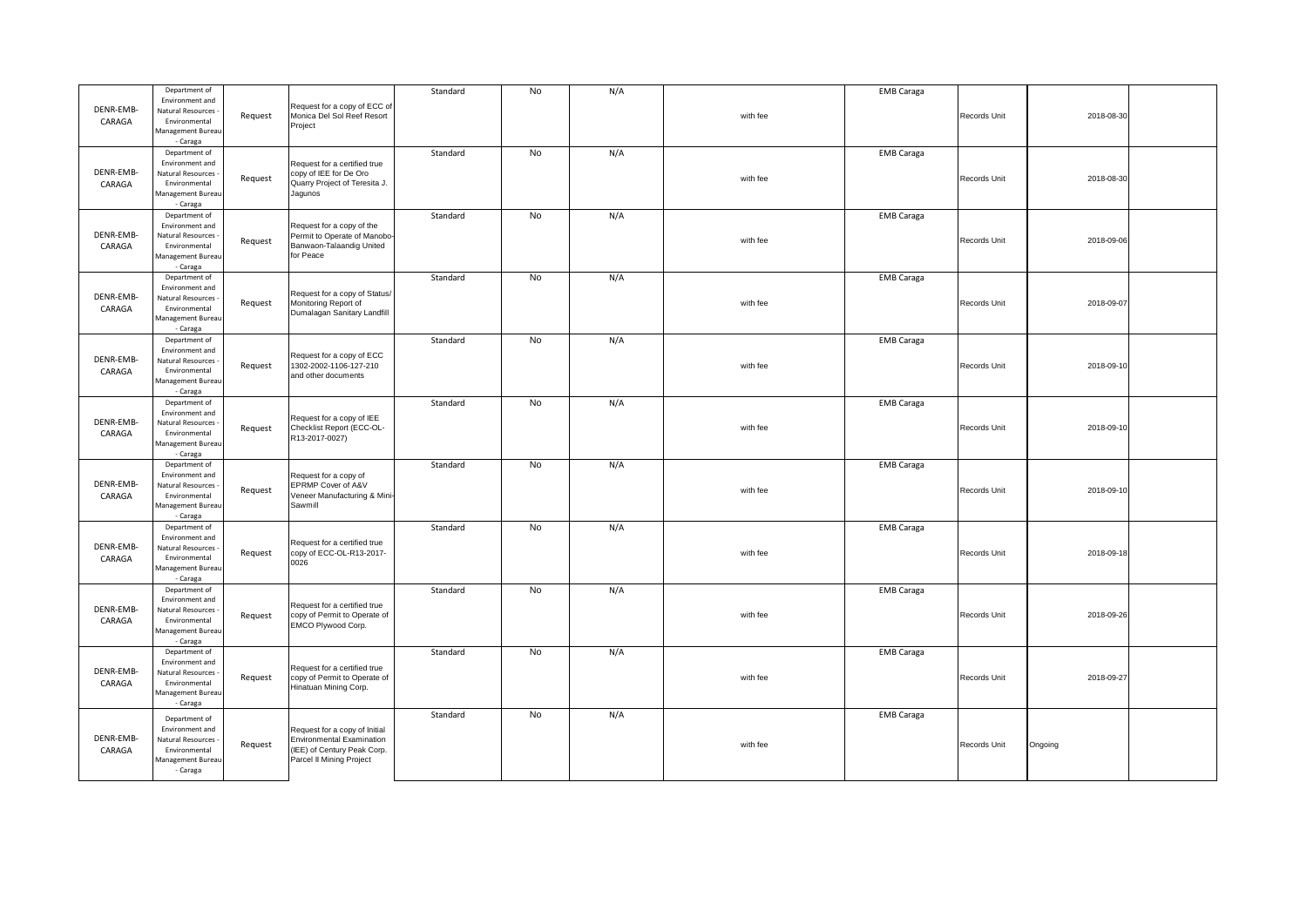|           | Department of                        |         |                                                           | Standard | No | N/A |          | <b>EMB Caraga</b> |              |            |  |
|-----------|--------------------------------------|---------|-----------------------------------------------------------|----------|----|-----|----------|-------------------|--------------|------------|--|
|           | Environment and                      |         |                                                           |          |    |     |          |                   |              |            |  |
| DENR-EMB- | Natural Resources                    |         | Request for certified true<br>copy of ECC R13-1403-       |          |    |     | with fee |                   | Records Unit | 2018-10-03 |  |
| CARAGA    | Environmental                        | Request | 0055(A)                                                   |          |    |     |          |                   |              |            |  |
|           | Management Bureau                    |         |                                                           |          |    |     |          |                   |              |            |  |
|           | - Caraga                             |         |                                                           |          |    |     |          |                   |              |            |  |
|           | Department of                        |         |                                                           | Standard | No | N/A |          | <b>EMB Caraga</b> |              |            |  |
|           | Environment and                      |         | Request for certifed true copy                            |          |    |     |          |                   |              |            |  |
| DENR-EMB- | Natural Resources                    | Request | of PCO Accreditation and                                  |          |    |     | with fee |                   | Records Unit | 2018-10-03 |  |
| CARAGA    | Environmental                        |         | CCO Registration Certificate                              |          |    |     |          |                   |              |            |  |
|           | Management Bureau                    |         | of Bingkilan Woodcraft                                    |          |    |     |          |                   |              |            |  |
|           | - Caraga                             |         |                                                           |          |    |     |          |                   |              |            |  |
|           | Department of                        |         |                                                           | Standard | No | N/A |          | <b>EMB Caraga</b> |              |            |  |
| DENR-EMB- | Environment and                      |         | Request for a copy of the                                 |          |    |     |          |                   |              |            |  |
|           | Natural Resources                    | Request | project description, Initial                              |          |    |     | with fee |                   | Records Unit | Ongoing    |  |
| CARAGA    | Environmental                        |         | <b>Environmental Examination</b><br>(IEE) and EPRMP       |          |    |     |          |                   |              |            |  |
|           | Management Bureau<br>- Caraga        |         |                                                           |          |    |     |          |                   |              |            |  |
|           |                                      |         |                                                           |          |    |     |          |                   |              |            |  |
|           | Department of                        |         |                                                           | Standard | No | N/A |          | <b>EMB Caraga</b> |              |            |  |
| DENR-EMB- | Environment and<br>Natural Resources |         | Request for a certified true<br>copy of ECC-R13-1504-0064 |          |    |     |          |                   |              |            |  |
|           | Environmental                        | Request | ECC-OL-R13-2017-0090 and                                  |          |    |     | with fee |                   | Records Unit | 2018-10-09 |  |
| CARAGA    | Management Bureau                    |         | ECC-OL-R13-2017-0078                                      |          |    |     |          |                   |              |            |  |
|           | - Caraga                             |         |                                                           |          |    |     |          |                   |              |            |  |
|           | Department of                        |         |                                                           | Standard | No | N/A |          | <b>EMB Caraga</b> |              |            |  |
|           | Environment and                      |         |                                                           |          |    |     |          |                   |              |            |  |
| DENR-EMB- | Natural Resources                    |         | Request for a certified true                              |          |    |     |          |                   |              |            |  |
| CARAGA    | Environmental                        | Request | copy of the ECC Amendment                                 |          |    |     | with fee |                   | Records Unit | 2018-10-09 |  |
|           | Management Bureau                    |         | of ECC-OL-R13-2016-0064                                   |          |    |     |          |                   |              |            |  |
|           | - Caraga                             |         |                                                           |          |    |     |          |                   |              |            |  |
|           | Department of                        |         |                                                           | Standard | No | N/A |          | <b>EMB Caraga</b> |              |            |  |
|           | Environment and                      |         | Request for a copy of                                     |          |    |     |          |                   |              |            |  |
| DENR-EMB- | Natural Resources                    |         | monitoring report of LGU                                  |          |    |     |          |                   |              |            |  |
| CARAGA    | Environmental                        | Request | Butuan Sanitary Landfill CY                               |          |    |     | with fee |                   | Records Unit | 2018-10-16 |  |
|           | Management Bureau                    |         | 2017                                                      |          |    |     |          |                   |              |            |  |
|           | - Caraga                             |         |                                                           |          |    |     |          |                   |              |            |  |
|           | Department of                        |         |                                                           | Standard | No | N/A |          | <b>EMB Caraga</b> |              |            |  |
|           | Environment and                      |         | Request for certified true                                |          |    |     |          |                   |              |            |  |
| DENR-EMB- | Natural Resources                    |         | copy of sand and gravel                                   |          |    |     |          |                   |              |            |  |
| CARAGA    |                                      |         |                                                           |          |    |     |          |                   |              |            |  |
|           | Environmental                        | Request | project ECC no. 1302-2004-                                |          |    |     | with fee |                   | Records Unit | 2018-10-16 |  |
|           | Management Bureau                    |         | 014-2236 Tertuliano S. Yute,                              |          |    |     |          |                   |              |            |  |
|           | - Caraga                             |         | Jr.                                                       |          |    |     |          |                   |              |            |  |
|           | Department of                        |         |                                                           | Standard | No | N/A |          | <b>EMB Caraga</b> |              |            |  |
|           | Environment and                      |         |                                                           |          |    |     |          |                   |              |            |  |
| DENR-EMB- | Natural Resources                    |         | Request for a copy of                                     |          |    |     |          |                   |              |            |  |
| CARAGA    | Environmental                        | Request | Feasibility Study/IEE of                                  |          |    |     | with fee |                   | Records Unit | Ongoing    |  |
|           | Management Bureau                    |         | ECCR13-1105-0067                                          |          |    |     |          |                   |              |            |  |
|           | - Caraga                             |         |                                                           |          |    |     |          |                   |              |            |  |
|           | Department of                        |         | Request for a certified true                              | Standard | No | N/A |          | <b>EMB Caraga</b> |              |            |  |
|           | Environment and                      |         | copy of the memorandum                                    |          |    |     |          |                   |              |            |  |
| DENR-EMB- | Natural Resources                    | Request | with subject: Decision of the                             |          |    |     | with fee |                   | Records Unit |            |  |
| CARAGA    | Environmental                        |         | Deputy Ombudsman for                                      |          |    |     |          |                   |              | 2018-10-25 |  |
|           | Management Bureau                    |         | mindanao case no. OMB-M-                                  |          |    |     |          |                   |              |            |  |
|           | - Caraga                             |         | A-18-0176                                                 |          |    |     |          |                   |              |            |  |
|           | Department of                        |         | Request for 2017 Disposal                                 | Standard | No | N/A |          | <b>EMB Caraga</b> |              |            |  |
|           | Environment and                      |         | Facilities Validaion Report of                            |          |    |     |          |                   |              |            |  |
| DENR-EMB- | Natural Resources                    | Request | LGUs Butuan City, Las                                     |          |    |     | with fee |                   | Records Unit | 2018-11-16 |  |
| CARAGA    | Environmental                        |         | Nieves, Buenavista, Nasipit                               |          |    |     |          |                   |              |            |  |
|           | Management Bureau                    |         | and Carmen and all of                                     |          |    |     |          |                   |              |            |  |
|           | - Caraga                             |         | Agusan del Norte                                          |          |    |     |          |                   |              |            |  |
|           | Department of                        |         | Request for a certified true                              | Standard | No | N/A |          | <b>EMB Caraga</b> |              |            |  |
| DENR-EMB- | Environment and                      |         | copy of the ECC-R13-1810-                                 |          |    |     |          |                   |              |            |  |
|           | Natural Resources                    | Request | 0018 of Mr. Aquilio G.                                    |          |    |     | with fee |                   | Records Unit | 2018-11-08 |  |
| CARAGA    | Environmental                        |         | Makiling Integrated Wood                                  |          |    |     |          |                   |              |            |  |
|           | Management Bureau                    |         | Processing Plant Expansion                                |          |    |     |          |                   |              |            |  |
|           | - Caraga                             |         |                                                           |          |    |     |          |                   |              |            |  |
|           | Department of                        |         | Request for a furnish copy of                             | Standard | No | N/A |          | <b>EMB Caraga</b> |              |            |  |
| DENR-EMB- | Environment and<br>Natural Resources |         | the Investigation result on the                           |          |    |     |          |                   |              |            |  |
| CARAGA    | Environmental                        | Request | duck kill incident allegedly                              |          |    |     | with fee |                   | Records Unit | 2019-03-11 |  |
|           | Management Bureau                    |         | caused by Philsaga Mining<br>Corp. wastewater effluent    |          |    |     |          |                   |              |            |  |